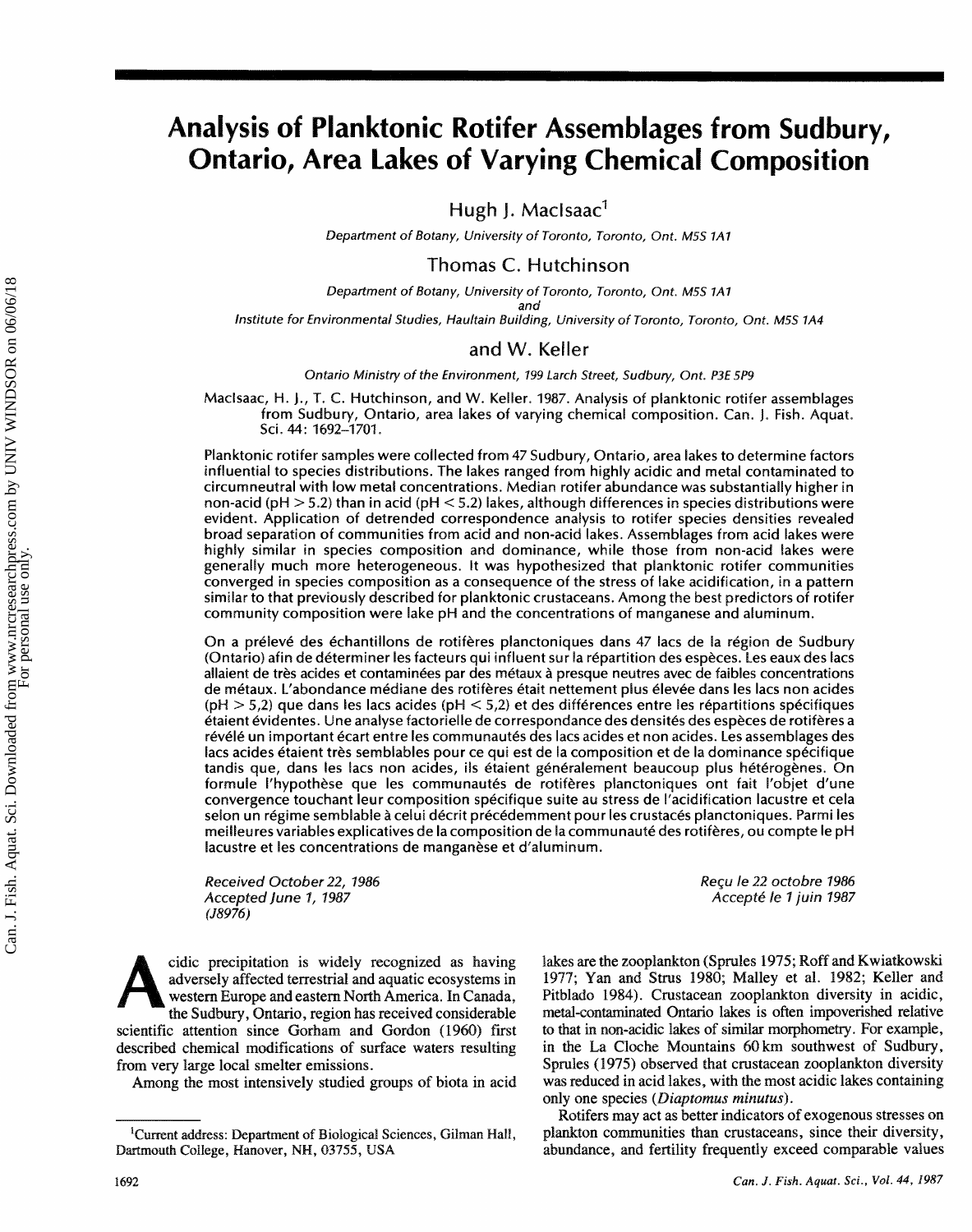for crustaceans (Allen 1976; Roff and Kwiatkowski 1977; Gilbert 1985). Hydrogen ion concentration has long been considered to be an important determinant of rotifer community composition (see review in Pennak 1978), although several workers (Edmondson 1944; Hutchinson 1967) have cautioned that species distributions may be influenced by other chemical factors, especially by  $CO<sub>2</sub>$ ,  $HCO<sub>3</sub><sup>-</sup>$ , Ca, and mineral salts. Siegfried et al. (1984) and Carter et al. (1986) observed that rotifer community composition in Adirondack Mountain lakes and New Brunswick - Nova Scotia lakes was related to pH and other related factors.

The relationship between lake acidity and total rotifer density is less clear. Synoptic studies have revealed that attendant with increased lake acidity, total abundance may increase (Malley et al. 1982; Schindler et al. 1985; Yan and Geiling 1985), decrease (Roff and Kwiatkowski 1977; Carter et al. 1986), or appear unaffected (Siegfried et al. 1984).

In this study we examine the planktonic rotifer communities from northeastern Ontario lakes of varying chemical composition in an attempt to determine factors governing species distributions. Additionally, we test the hypothesis that total rotifer abundance does not differ between acid and non-acid lakes.

#### **Methods**

Can. J. Fish. Aquat. Sci. Downloaded from www.nrcresearchpress.com by UNIV WINDSOR on 06/06/18 Can. J. Fish. Aquat. Sci. Downloaded from www.nrcresearchpress.com by UNIV WINDSOR on 06/06/18<br>For personal use only.

Forty-seven lakes located within 175 km of Sudbury were selected for the study. Many of the lakes have been previously investigated by the Ontario Ministry of the Environment (MOE) (Keller and Pitblado 1984) and have been identified as having been affected by smelter emissions. The lakes are located primarily to the northeast and southwest of Sudbury along the prevailing wind directions.

Collections for chemical and zooplankton analyses were made between 16 July and 7 August 1984 from a central location in each lake. Access to 39 lakes was by fixed-wing aircraft, while the remaining 8 lakes were sampled by boat. Samples for chemical analysis were collected by immersing a tygon tube from the surface to the lower limit of the metalimnion (MOE 1979). All total inflection point (TIP) alkalinity and pH measurements were made using a Radiometer PHM 64 pH meter, while conductivity was determined and corrected to  $25^{\circ}$ C by a Radiometer CDM3 conductivity meter. Two protocols were followed in other chemical analyses. Briefly, for the 39 lakes sampled by floatplane, one sample for analysis of Mn, Al, Zn, Cu, Ni, Pb, and Fe was preserved with 0.5 mL of Analar-grade nitric acid for subsequent determination by atomic absorption spectroscopy (MOE 1981). A second sample was used for determination of Ca, Mg, K, Na,  $SO_4^2$ , Cl, and  $SiO_3$ . Complete methods are outlined in MOE (1981). For the remaining eight lakes, concentrations of Mn, Al, Zn, Cu, Ni, Pb, Fe, Mg, Ca, and total S were determined using inductive coupled plasma (ICP) emission spectroscopy at the University of Toronto. A comparison of chemical methods is given in the Appendix. In general, there was good agreement between the methods, although in some instances ICP sulphur values were considerably lower than the sulphate values obtained using the first method (ion chromatography). Values for Na, K, Cl, and  $SiO<sub>3</sub>$  were obtained from 1983 data, as 1984 values were unavailable, while 1981 total **P** values were used for all lakes (W. Keller, unpubl. data).

Zooplankton samples were collected by a vertical haul from 1 m above bottom to the lake surface using a metered  $44-\mu m$  Wisconsin-style net with a 12.5-cm-diameter mouth. Samples were preserved in a 5% sugar-formalin solution and later enumerated as subsamples following settling in sedimentation tubes for a minimum of 3 h. In general, a minimum of 300 individuals was counted per subsample, with additional subsamples being examined for rare species. All densities were corrected for filtration efficiency. The presence or absence of Leptodora kindtii and Chaoborus spp. was simply noted, since quantitative determinations of these organisms are difficult to make when collections are made during daylight hours.

#### **Statistical Analysis**

Chemical differences between acid ( $pH < 5.20$ ;  $N = 31$ ) and non-acid (pH  $> 5.20$ ;  $N = 16$ ) lake groups were examined with Student's *t*-tests, while differences in rotifer diversity and density were investigated using Mann- Whitney U-tests. Variability in community composition was analyzed using species densities and detrended correspondence analysis (DCA). DCA is an ordination procedure which allows for the projection of a multidimensional data swam in low-dimensional space (Gauch 1982). Samples (lakes) with similar patterns of species composition and dominance have similar "loadings" or positions on DCA plots. DCA is generally considered to be superior to earlier ordination techniques because it "detrends" data, thereby preventing artificial "arch effects" and because it rescales each axis to uniform subdivision length (Gauch 1982).

Canonical correlation analysis was then used to explore the relationship between the DCA results (criterion set) and lake physical-chemical parameters (predictor set). The analysis was repeated using biotic variables (crustacean zooplankton species densities, Leptodora and Chaoborus presence/absence) as the predictor set. Between variable sets, canonical correlation coefficients  $(R^2)$  represent the variability of one set explained by the other. The significance of the correlations was tested using the F-test of Miller (1975).

#### **Results**

A large proportion (>65%) of the lakes had pH values below 5.2 and alkalinity values below 20  $\mu$ eq·L<sup>-1</sup> (Fig. 1a). While the concentrations of Al, Mn, and Zn were significantly higher  $(p<0.05)$  in acid than in non-acid lakes (Fig. 1b, 1c, 1d), concentrations of Cu and Ni were not significantly different  $(p > 0.05;$  Fig. 1e, 1f). Acid lakes contained significantly higher  $(p < 0.03)$  levels of sulphate than non-acid lakes (Fig. 1g) and lower concentrations of Ca, Mg, and K ( $p < 0.001$ ; Fig. lh, li, lj). Acid lakes were also more transparent ( $p < 0.03$ ) and generally had lower total P values (Fig. lk and 11, respectively).

Thirty-seven rotifer species occuned in two or more lakes in the study (Table 1). The median number of species was significantly higher ( $p < 0.001$ ) in non-acid (14.5) than in acid (8.0) lakes, despite the fact that sample depth was greater for the latter group (Table 2). Median rotifer density was significantly higher  $(p < 0.05)$  in non-acid (140.6 ind.  $L^{-1}$ ) than in acid  $(67.2 \text{ ind.} \cdot \text{L}^{-1})$  lakes. However, a multiple regression model indicated that total P concentration was a better predictor of total rotifer density and that the effect of pH was indirect (Table 3).

The most frequently encountered species were Gastropus spp., Keratella taurocephala, K. cochlearis, Polyarthra vulgaris, and Trichocerca multicrinis (Table 1). Each of these species, excepting T. multicrinis, was dominant ( $>10\%$  of total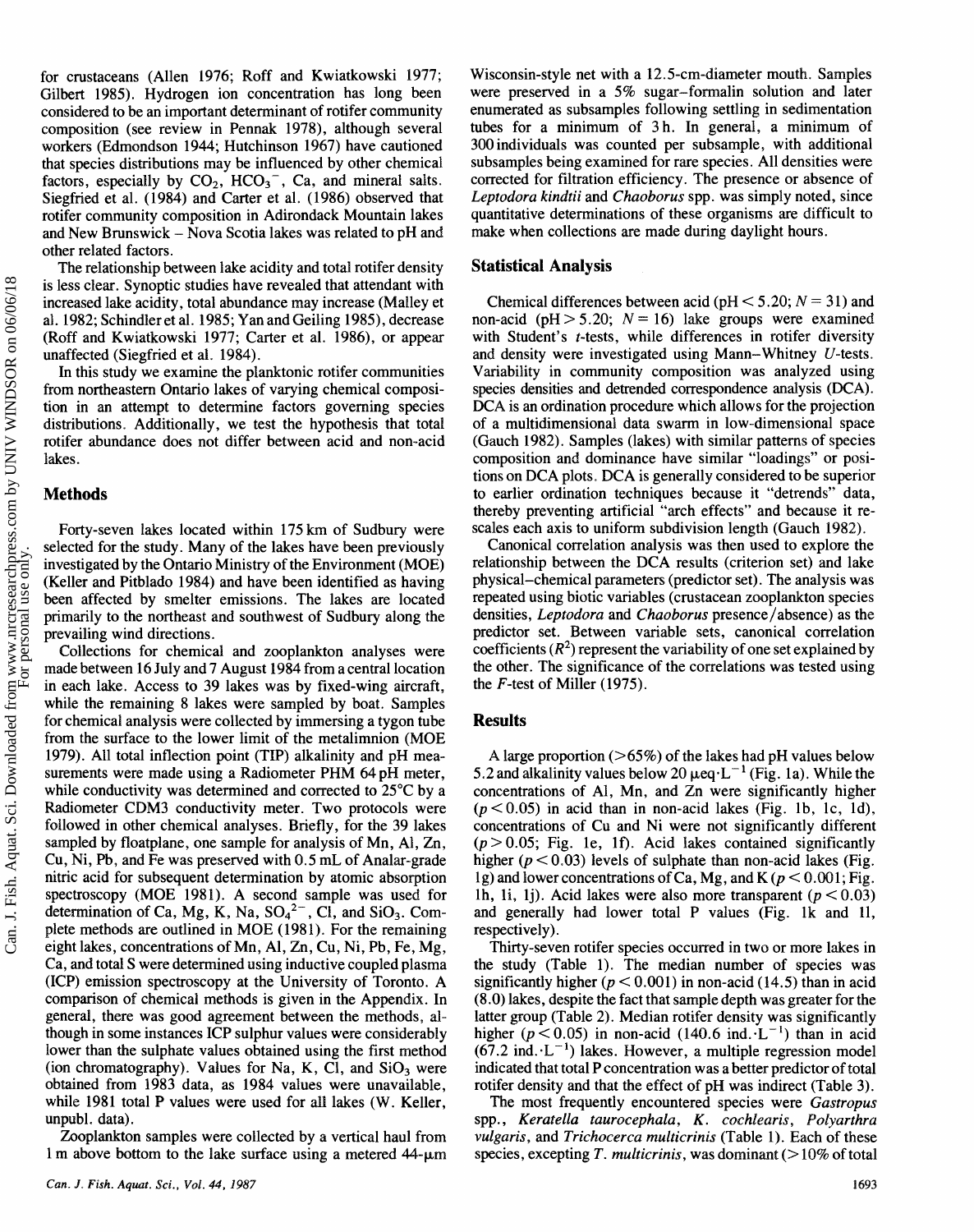

**PIG. 1. Relationships between physical-chemical parameters and lake pH.** 

rotifer abundance) in more than 25% of the lakes. The relative abundance of many species appeared to be pH dependent; *K. taurocephala* and *Gastropus* together accounted for >70% of the total rotifer abundance in acidic lakes and  $\leq 5\%$  in non-acid lakes. In some acid lakes, *K. taurocephala* so dominated the mtifer fauna that the densities of all the other species combined accounted for <5% of total abundance. The dramatic decline in the abundance of *K. taurocephala* began at about pH 4.8, with the species being virtually absent from lakes with  $pH > 6.0$ (Fig. 2).

While the overall distribution of K. *cocklearis* was nearly a mirror image of that for *K. taurocephala* (Fig. 2), its density in individual lakes was not correlated (Pearson's  $r = -0.13$ ) with that of *K. taurocephala. Keratella cochlearis* was rarely found below pH 5.3, but it was a dominant member of the community in 88% of lakes with  $pH > 5.5$ . *Keratella cochlearis* and  $\overrightarrow{P}$ . *vulgaris* together accounted for only 3.1% of total rotifer density in acid lakes and 75.9% in non-acid lakes. *Bolyarthra vdgaris* and *P. remafa* were frequently encountered species in the study (62 and 39% of lakes, respectively; Table **1).** Both species were more abundant in non-acid than in acid lakes, and neither species occurred in lakes with  $pH < 4.5$ . Similarly, the predatory rotifer *Asplanchna priodonta* and its larger congener A. *herricki* occurred primarily in near-neutral lakes, although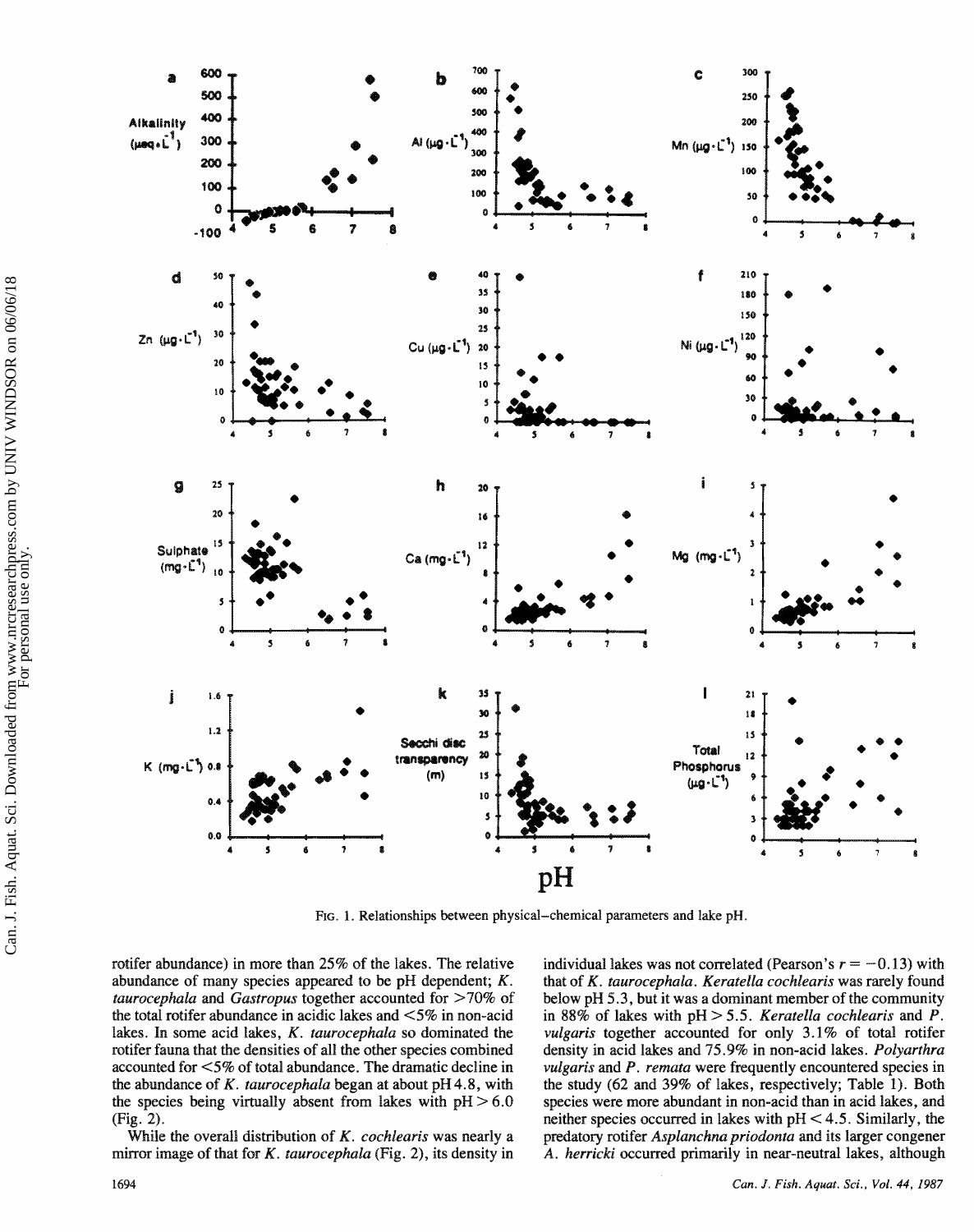**TABLE 1. Occurrence and dominance of** 37 **rotifer species in the study Bakes** 

|                          | Occurrence     |        |                                 |
|--------------------------|----------------|--------|---------------------------------|
|                          | Number of      | $%$ of | % of lakes in<br>which dominant |
| Species                  | lakes          | lakes  | $(>10\%)$                       |
| Ascomorpha ecaudis       | 4              | 8.5    | 2.1                             |
| A. saltans               | $\overline{2}$ | 4.3    | 0                               |
| A. ovalis                | 7              | 14.9   | 2.1                             |
| Asplanchna priodonta     | 20             | 42.6   | 2.1                             |
| A. herricki              | 3              | 6.4    | $\bf{0}$                        |
| Conochilus unicornis     | 17             | 36.2   | 8.5                             |
| C. hippocrepis           | 2              | 4.3    | 2.1                             |
| Conochiloides natans     | 13             | 27.7   | 8.5                             |
| Euchlanis pellucida      | $\overline{c}$ | 4.3    | 2.1                             |
| Gastropus spp.           | 47             | 100    | 51.1                            |
| Kellicottia bostoniensis | 14             | 29.8   | 4.3                             |
| K. longispina            | 14             | 29.8   | 2.1                             |
| Keratella cochlearis     | 31             | 66.0   | 25.5                            |
| K. crassa                | 20             | 42.6   | 2.1                             |
| K. earlinae              | 7              | 14.9   | 0                               |
| K. hiemalis              | 8              | 17.0   | 0                               |
| K. taurocephala          | 41             | 87.2   | 68.1                            |
| Lecane flexilis          | 3              | 6.4    | 0                               |
| L. mira                  | 12             | 25.5   | 0                               |
| Lepadella acuminata      | 4              | 8.5    | 0                               |
| L. ovalis                | 4              | 8.5    | 0                               |
| Monostyla closterocerca  | $\overline{c}$ | 4.3    | 0                               |
| M. copeis                | $\overline{c}$ | 4.3    | 0                               |
| M. lunaris               | 14             | 29.8   | 0                               |
| M. obtusa                | 2              | 4.3    | 0                               |
| Ploesoma truncatum       | 19             | 40.4   | $\bf{0}$                        |
| Polyarthra major         | 7              | 14.9   | 2.1                             |
| P. remata                | 17             | 36.2   | 4.3                             |
| P. vulgaris              | 29             | 61.7   | 38.3                            |
| Synchaeta spp.           | 26             | 55.3   | 4.3                             |
| Testudinella parva       | 3              | 6.4    | 0                               |
| Trichocerca cylindrica   | 8              | 17.0   | 0                               |
| T. multicrinis           | 31             | 66.0   | 0                               |
| T. porcellus             | 3              | 6.4    | 0                               |
| T. rousseleti            | 3              | 6.4    | 0                               |
| T. similis               | 10             | 21.2   | 0                               |
| Trichocerca spp.         | 4              | 8.5    | 0                               |

the distribution of A. priodonta extended into mildly acid waters.

DCA results are presented in Fig. 3 for the two primary axes of the species density ordination. These axes accounted for 47 and 27%, respectively, of the total variability in the ordination (Table 4). The grouping of the lakes along the axes of the figure (Fig. 3a) indicate that rotifer communities in acid lakes were relatively homogeneous in comparison with communities in circumneutral lakes. Specifically, acid lake communities characteristically were dominated by only a few species, most notably  $K$ . taurocephala and Gastropus, while non-acid lakes were dominated by a larger array of species, including  $K$ . cochlearis.

Application of canonical correlation analysis to DCA results demonstrated that chemical factors correlated best with DCA axis **I,** while biological parameters (i.e. crustacean predictors) correlated most strongly with BCA axis 2. For example, canonical variate **1** (CV 1) of the physicd-chemical data set was significantly correlated  $(r = -0.921; p < 0.01)$  with DCA axis **1** (Table 5). Negative correlations with CV **1** indicate that



FIG. 2. Percent composition of the total rotifer density for *Keratella taurocephala*  $(\Diamond)$  and *K. cochlearis*  $(\Diamond)$  as a function of lake pH.

values for physical-chemical parameters increase with increasing DCA scores on axis 1. The best correlates of CV 1 included pH (Fig. 3a), Mn concentration (Fig. 3b), alkalinity (Fig. 3c), and Mg and Ca (Fig. 3d) concentrations (Table 5). Other physical-chemical variables which correlated with CV 1 included the concentrations of total **P,** K, and A1 (Table 5). No significant correlations were observed between any other canonical variates for the physical-chemical data and the DCA axes.

While the greatest amount of variation in the ordination of rotifer communities is accounted for by physical-chemical variables, variation along DCA axis 2 correlated best with CV 1 for the biotic variables  $(r = -0.891, P < 0.01$ ; Table 6). In general, correlations between original crustacean densities and their corresponding canonical variates (intraset correlations; Table 6) were lower than those observed between physicalchemical parameters and their canonical variates (Table 5), possibly because it is more difficult to accurately determine animal densities than chemical concentrations in water. The highest correlations with  $CV_1$  were obtained with the densities of Diaptomus oregonensis and Daphnia spp. (Table 6). However, many of the correlations between crustacean densities and CV 1 **are** perhaps spurious, as densities of many crustacean and rotifer species covary as a function of lake pH. In addition, assigning biological significance to correlations between CV 1 of the cmstacean data set and the DCA axes is made difficult by the fact that separation of lakes on DCA axis 2 occurred mainly with non-acid lakes (Fig. 3a), of which there were a limited number in the study.

#### **Discussion**

The acidification of freshwater ecosystems represents a major ecological problem. Recent investigations have demonstrated that many groups of organisms, including planktonic rotifer communities, are affected by acidification related phenomena (Schindler et al. 1985; Carter et al. 1986, and references therein; MacIsaac et al. 1986). In the current study, median rotifer diversity decreased from 14.5 species in nonacid lakes to 8.0 species in acid waters. This finding corresponds well with results from previous studies in both Europe (Almer et al. 1974) and eastern North America (Roff and Kwiatkowski 1977; Bradt et **d.** 1984; Siegfried et a1. 1984; Cater et al. 1986).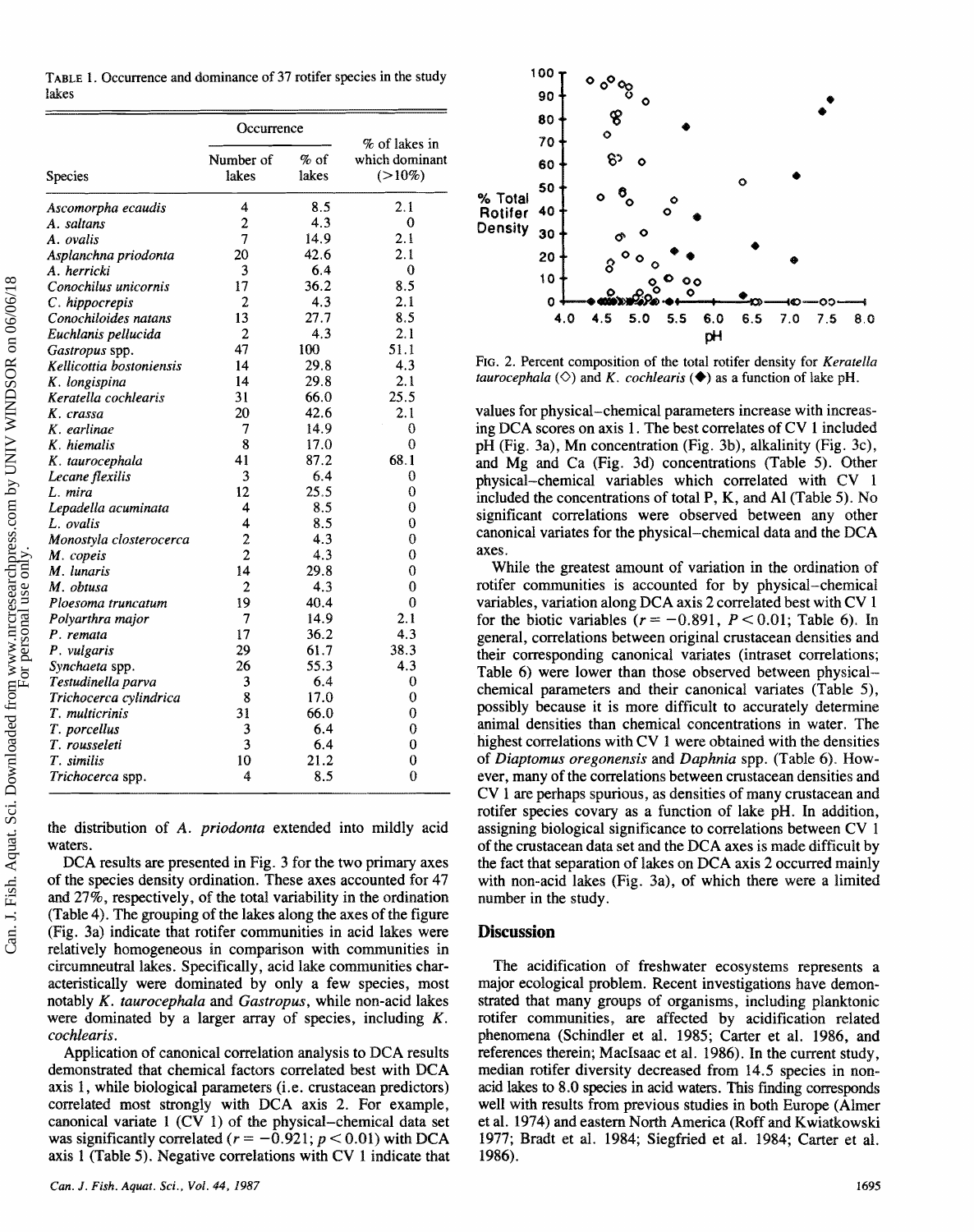**TABLE 2. Summary statistics** for **physical-chemical parameters of the study lakes.** 

|                                                | Lake group                       |                                  |             |       |
|------------------------------------------------|----------------------------------|----------------------------------|-------------|-------|
| Parameter                                      | pH < 5.2<br>$(31$ lakes)<br>Mean | pH > 5.2<br>$(16$ lakes)<br>Mean | t-statistic | p<    |
| pHª                                            | 4.76                             | 5.71                             | 10.3        | 0.001 |
| Alkalinity ( $\mu$ eq·L <sup>-1</sup> )        | $-15$                            | 136                              | 4.6         | 0.001 |
| Specific conductance $(\mu S \cdot cm^{-1})$   | 37.5                             | 71.6                             | 3.2         | 0.003 |
| Secchi disc transparency (m)                   | 9.1                              | 5.5                              | 2.3         | 0.025 |
| $Mg$ (mg·L <sup>-1</sup> )                     | 0.6                              | 1.6                              | 5.1         | 0.001 |
| $Ca \, (mg \cdot L^{-1})$                      | 2.4                              | 5.8                              | 4.5         | 0.001 |
| K $(mg \cdot L^{-1})$                          | 0.3                              | 0.6                              | 5.3         | 0.001 |
| Na $(mg \cdot L^{-1})$                         | 0.7                              | 3.3                              | 2.6         | 0.012 |
| Al $(\mu g \cdot L^{-1})$                      | 232.3                            | 75.3                             | 4.6         | 0.001 |
| Mn $(\mu g \cdot L^{-1})$                      | 150.6                            | 36.6                             | 6.9         | 0.001 |
| $\text{Zn }(\mu \text{g} \cdot \text{L}^{-1})$ | 14.1                             | 8.2                              | 2.1         | 0.044 |
| Fe $(\mu g \cdot L^{-1})$                      | 93.2                             | 67.1                             | 0.9         | 0.395 |
| $Cu$ $(\mu g \cdot L^{-1})$                    | 3.8                              | 2.6                              | 0.6         | 0.575 |
| Ni $(\mu g \cdot L^{-1})$                      | 17.8                             | 35.9                             | 1.4         | 0.168 |
| $SO_4^{2-}$ (mg·L <sup>-1</sup> )              | 11.1                             | 8.0                              | 2.4         | 0.021 |
| $Cl(mg \cdot L^{-1})$                          | 0.5                              | 5.3                              | 2.4         | 0.019 |
| $SiO3$ (mg·L <sup>-1</sup> )                   | 0.9                              | 1.3                              | 1.0         | 0.331 |
| Total P $(\mu g \cdot L^{-1})$                 | 4.7                              | 6.6                              | 1.6         | 0.112 |
| Lake area (ha)                                 | 319                              | 350                              | 0.28        | 0.778 |
| Lake depth (m)                                 | 21.0                             | 20.0                             | 0.2         | 0.839 |
| Sample depth (m)                               | 18.6                             | 8.9                              | 3.5         | 0.001 |
| Distance from Sudbury (km)                     | 72.4                             | 41.2                             | 3.1         | 0.003 |

**"Based on [H'] equivalents.** 

| Source        | df | SS      | MS     | $F$ value | Pr > F |
|---------------|----|---------|--------|-----------|--------|
| Model         | 3  | 464 177 | 154726 | 9.69      | 0.0001 |
| Error         | 43 | 686 517 | 15 966 |           |        |
| Total         | 46 | 1150694 |        |           |        |
| Source        | df | Type 3  |        | F value   | Pr > F |
| pH            |    | 26878   |        | 1.68      | 0.2014 |
| phosphorus    |    | 65 1 14 |        | 4.08      | 0.0497 |
| pH*phosphorus |    | 117626  |        | 7.37      | 0.0095 |

The effect of lake acidification on overall rotifer abundance is less clear. While our finding of decreased abundance in acid lakes agrees with the results of Roff and Kwiatkowski (1977), Brezonik et **d.** (1984), and Carter et al. (1986), they contrast with those of Yan and Miller (1984) **and** Schindler et al. (1985). Siegfried et al. (1984) found that clear, acid Adirondack lakes supported low rotifer populations, while humic, acid lakes supported higher densities. These disparate results may be reconciled in some instances by considering the productivity of the lakes involved (Carter et **d.** 1986) and the extent to which they have hen contaminated by heavy metals. In the current study, total rotifer density correlated better with total **P**  concentration than with the concentration of heavy metals and lake pH, indicating that lake productivity may well have been the primary determinant of total rotifer density.

Although overall rotifer density declined at low pH, species

**TABLE 3. Multiple regression analysis of total rotifer densities on lake** differences were evident. The predominant species in acid lakes **included** *K. taurocephala* and *Gastropus. Keratella taurocephala* has been observed in acid lakes over much of eastern **Source df SS MS** *F* **value fi** > *F* North America (Roff and Kwiatkowski 1977; Mdley et **d.** 1982; Bradt et al. 1984; Chengalath et al. 1984; Siegfried et al. 1984; Yan and Miller 1984; Carter et al. 1986). The species appears highly adapted to life in acid lakes since its large anterolateral spines may render it invulnerable to predation by invertebrates **(e.g.** *Chaoboms;* Moore and Gilbert 1987) which commonly occur in fishless acid lakes (MacIsaac 1986). Moreover, its body morphology minimizes sinking, and as a consequence, the energy expenditure required to remain in the plankton (R. S. Stemberger, Department of Biological Sciences, Dartmouth College, Hanover, NH 03755, pers. comm.). As a result, *K. taurocephala* is able to live in relatively unproductive waters, such as those which might result as a consequencr of lake acidification where the total amount of edible phytoplankton is low (Havens and BeCosta 1985; Schindler et al. 1985; Stokes and Yung 1986).

Very little is currently understood regarding the factors which determine the distribution of K. *taurocephala* in relation to lake chemistry. Yan and Geiling (1985) and Macfsaac et al. (1986) reported large populations of K. *taurscephala* in an acidic ( $pH = 4.0$ ) lake (Swan) located near Sudbury. However, it was not found in any acidic ( $pH < 4.0$ ) ponds at the Smoking Hills, N.W.T., nor in Silver Lake, another highly acidic  $(pH = 4.1)$  Sudbury lake (H. MacIsaac, unpubl. data). The dominant species in both of these systems was *Brachisnus urceolaris,* a species previously reported in highly acidic volcanic lakes in Japan (Masiko 1938) and in acid mine drainage lakes in Indiana (Smith and Frey 1971) and Missouri (Campbell et al. 1964). While the absence of K. taurocephala from the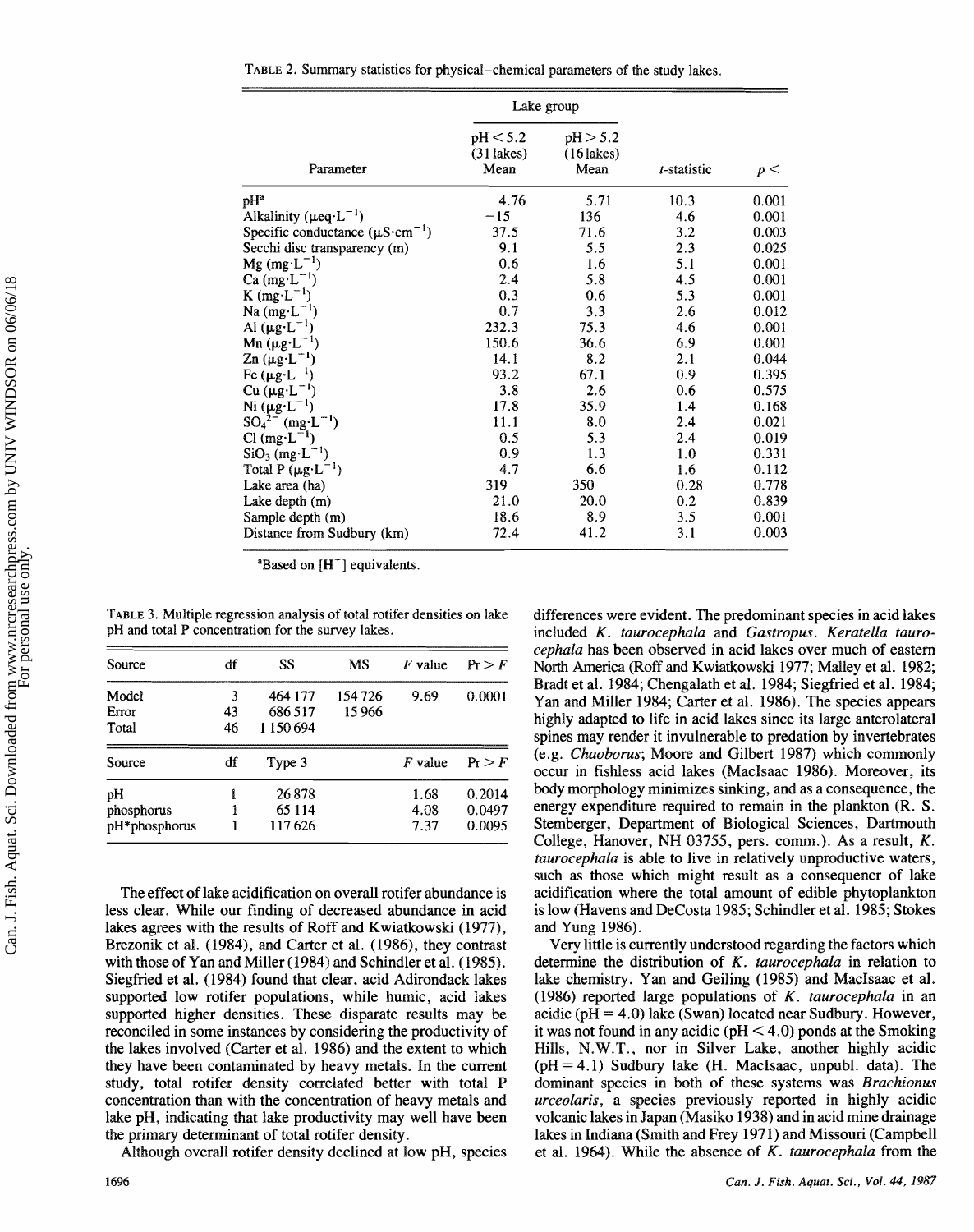

FIG. 3. Variability (standard deviations) in rotifer communities as determined by a detrended correspondence analysis model based on species densities (see text for further explanation). For each of the following, parameter value increases with circle: (a) pH, (b) total MN concentration, (c) **TIP**  alkalinity, (d) Ca concentration. Maximum values:  $pH = 7.58$ ,  $Mn = 260 \mu g \cdot L^{-1}$ , alkalinity = 585  $\mu eq \cdot L^{-1}$ ,  $Ca = 16.4 \text{ mg} \cdot L^{-1}$ ; minimum values:  $pH = 4.39$ ,  $Mn \le 0.1 \mu g \cdot L^{-1}$ , alkalinity = -32  $\mu$ eq·L<sup>-1</sup>, Ca = 1.3 mg·L<sup>-1</sup>.

**TABLE** 4. Species lists for rotifers that loaded most heavily onto the two primary DCA axes. Species at the high end of axis **1** are characteristic of non-acid lakes, while those at the low end are more characteristic of acidic waters. The middle 17 species (not shown) are considered nonpreferential. Beside each axis is the proportion of total variability in the ordination accounted for by that axis.

|                         | Axis 1 (47%)           | Axis 2 $(27%)$           |                        |  |
|-------------------------|------------------------|--------------------------|------------------------|--|
| Highest scores          | Lowest scores          | Highest scores           | Lowest scores          |  |
| Keratella cochlearis    | Trichocerca porcellus  | Keratella earlinae       | Asplanchna herricki    |  |
| Monostyla closterocerca | Monostyla obtusa       | Conochilus unicornis     | Asplanchna priodonta   |  |
| Trichocerca rousseleti  | Keratella taurocephala | Ascomorpha ovalis        | Ascomorpha ecaudis     |  |
| Conochilus hippocrepis  | Synchaeta spp.         | Monostyla closterocerca  | Ploesoma truncatum     |  |
| Asplanchna herricki     | Gastropus spp.         | Euchlanis pellucida      | Keratella crassa       |  |
| Keratella earlinge      | Ascomorpha saltans     | Lecane flexilis          | Polvarthra remata      |  |
| Trichocerca cylindrica  | Keratella hiemalis     | Lepadella ovalis         | Keratella hiemalis     |  |
| Kellicottia longispina  | Lepadella acuminata    | Conochilus hippocrepis   | Kellicottia longispina |  |
| Keratella crassa        | Conochiloides natans   | Trichocerca rousseleti   | Polyarthra vulgaris    |  |
| Asplanchna priodonta    | Testudinella parva     | Kellicottia bostoniensis | Lepadella acuminata    |  |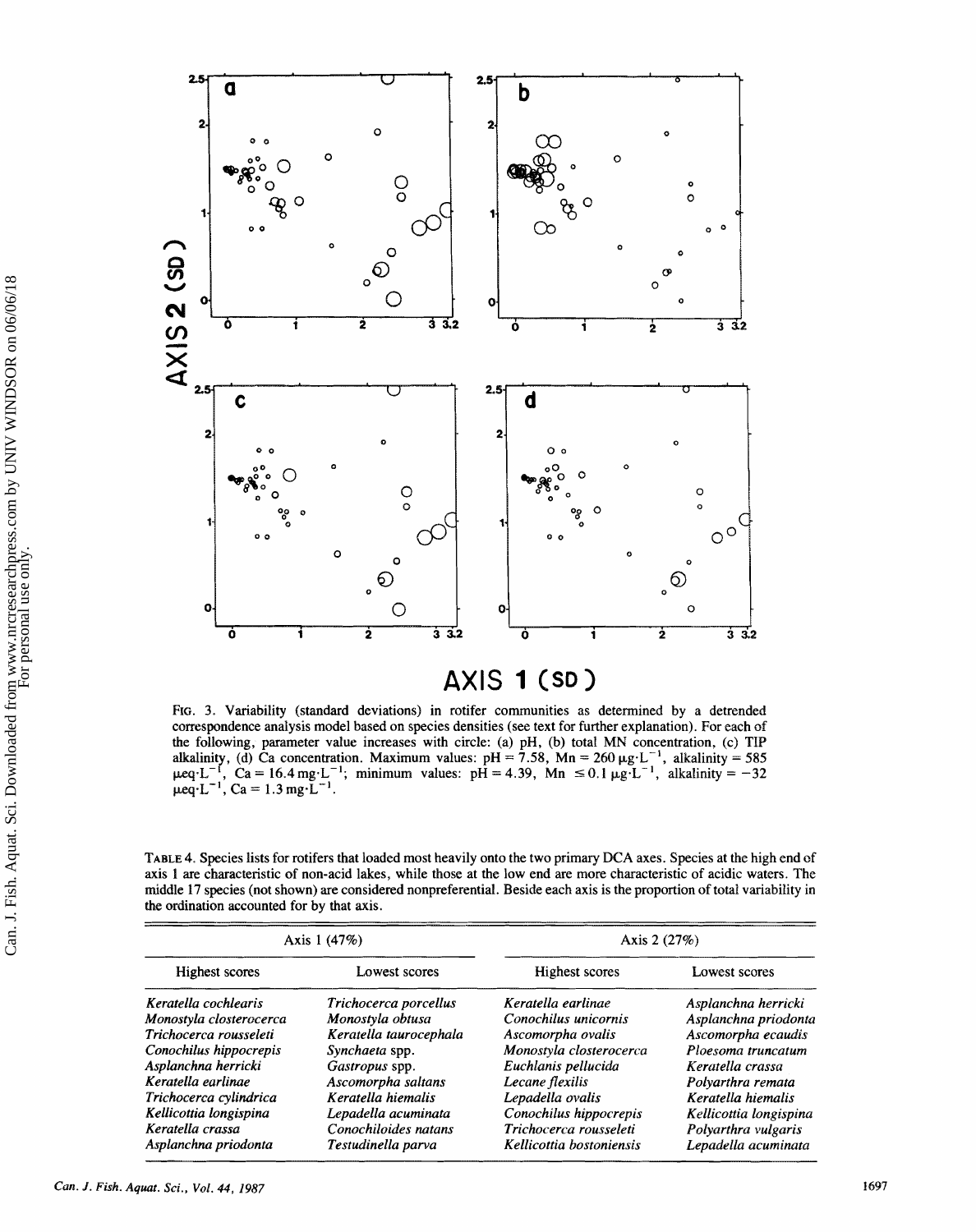| Variable                           | CV <sub>1</sub> | CV <sub>2</sub> | CV <sub>3</sub> |  |
|------------------------------------|-----------------|-----------------|-----------------|--|
| Criteria (interset correlations)   |                 |                 |                 |  |
| DCA axis 1                         | $-0.921(0.848)$ | 0.162(0.026)    | 0.126(0.016)    |  |
| DCA axis 2                         | 0.563(0.317)    | $-0.133(0.018)$ | 0.434(0.188)    |  |
| DCA axis 3                         | 0.234(0.055)    | 0.680(0.462)    | 0.399(0.159)    |  |
| Predictors (intraset correlations) |                 |                 |                 |  |
| pH                                 | $-0.864.$       | 0.066           | 0.133           |  |
| <b>Alkalinity</b>                  | $-0.698$        | $-0.016$        | 0.127           |  |
| Mg                                 | $-0.685$        | 0.019           | $-0.011$        |  |
| Ca                                 | $-0.664$        | $-0.129$        | 0.108           |  |
| K                                  | $-0.570$        | 0.162           | $-0.029$        |  |
| Na                                 | $-0.406$        | 0.141           | $-0.158$        |  |
| Specific conductance               | $-0.487$        | 0.001           | $-0.046$        |  |
| Mn                                 | 0.740           | $-0.234$        | 0.012           |  |
| Al                                 | 0.559           | 0.027           | 0.140           |  |
| Zn                                 | 0.344           | 0.043           | 0.069           |  |
| Cu                                 | 0.153           | $-0.329$        | $-0.080$        |  |
| Ni                                 | $-0.143$        | $-0.249$        | $-0.049$        |  |
| Total P                            | $-0.594$        | 0.233           | 0.107           |  |
| SO <sub>4</sub>                    | 0.462           | $-0.303$        | $-0.166$        |  |
| Colour (Hazen)                     | $-0.265$        | 0.436           | 0.315           |  |
| Secchi disc transparency           | 0.452           | $-0.038$        | 0.107           |  |
| Lake area                          | $-0.165$        | 0.172           | 0.030           |  |
| Sample depth                       | 0.393           | 0.033           | $-0.306$        |  |
| Lake depth                         | 0.207           | 0.068           | $-0.211$        |  |
| Distance from Sudbury              | 0.202           | 0.081           | $-0.159$        |  |

**TABLE 5. Loadings of physical-chemical variables on three canonical variates of the predictor set**  where rotifer DCA axes represent the criteria. Parenthetical numbers (canonical correlation coefficients) represent the amount of variation in the DCA axes explained by the canonical variates of the physical-chemical data set.

arctic ponds may be related to difficulties in dispersal, it is more difficult to explain its absence from Silver Lake, as the species occurs in many nearby lakes. Silver Lake and many of the arctic ponds are contaminated with extremely high levels of Al, Mn, Zn, Ni, and Cu (W. Keller, unpubl. data; Havas and Hutchinson 1983). In comparison, Swan Lake and the lakes in this survey have lower levels of heavy metal contamination (MacIsaac 1986; MacIsaac et al. 1986). Thus, the distribution of K. taurocephala may well be restricted at low pH by direct or indirect effects of toxic concentrations of heavy metals, rather than by hydrogen ion toxicity. Community composition may be expected to shift from *K. taurocephala* dominated *B. urceolaris* dominated when concentrations of heavy metals and hydrogen ion are greatly elevated.

The contribution to total rotifer density by  $K$ . taurocephala was very low in lakes with  $pH$  values  $> 5.5$  (Fig. 3). A similar pattern has also been demonstrated with Adirondack Mountain lakes by Siegfried et al. (1984). Since metal levels are generally low in circumneutral waters, it is unlikely that metal toxicity affected the distribution of  $K$ . taurocephala in our near-neutral study lakes. It is also unlikely that predation had any direct effect on  $K$ . taurocephala abundance in these lakes; low densities of the species were frequently accompanied by higher densities of similar-sized members of the genus *(K.* earlinae,  $K.$  crassa, and  $K.$  cochlearis).

Two alternative hypotheses which may account for the decline in importance of K. taurocephala at high pH are competitive interactions and physiological intolerance. **A**though the evidence necessary to test the hypotheses is scant, competitive interactions between rotifers and other zooplankton have been demonstrated. Cladoceran zooplankters may effectively suppress rotifer populations either by interference (Gilbert and Stemberger 1985) or exploitative competition (Neill 1984; Gilbert 1985; H. MacIsaac, unpubl. data). Moreover, since non-acid lakes frequently support larger populations of both rotifers md herbivorous crustacean zooplankton than comparable acid lakes (Roff and Kwiatkowski 1977; Brezonik et al. **1984),** the potential for competitive interactions may be greater in non-acid lakes. However, recent attempts to culture *K*. taurocephala clones from softwater New England lakes in competition- and predation-free environments at  $pH > 6.0$  have been unsuccessful (R. S. Stemberger, pers. comm.). Thus, the available evidence is consistent with the hypothesis of physiological intolerance to non-acid conditions rather than competitive exclusion.

The distribution of K. *cochlearis* in relation to lake acidity is also very poorly understood. The species was found almost exclusively in lakes with low heavy metal concentrations and  $pH > 5.5$  in our study. These results agree with its distribution as reported by Siegfried et al. (1984) for Adirondack Mountain lakes and by Carter et al. (1986) for lakes in New Brunswick and Nova Scotia. Furthermore, both Roff and Kwiatkowski (1977) and Bradt et al. (1984) described higher densities of K. cochlearis in non-acid lakes in their surveys of both acid and non-acid lakes. By contrast, Malley et al. (1982) reported dramatic increases in the density of  $K$ . cochlearis in an experimentally acidified northwestern Ontario lake, while Brezonik et al. (1984) found the species in both acid and non-acid Florida lakes. These incongruous results may possibly **be** explained by assuming that different varieties, with different ecological tolerances, from the K. cochlearis species complex were involved.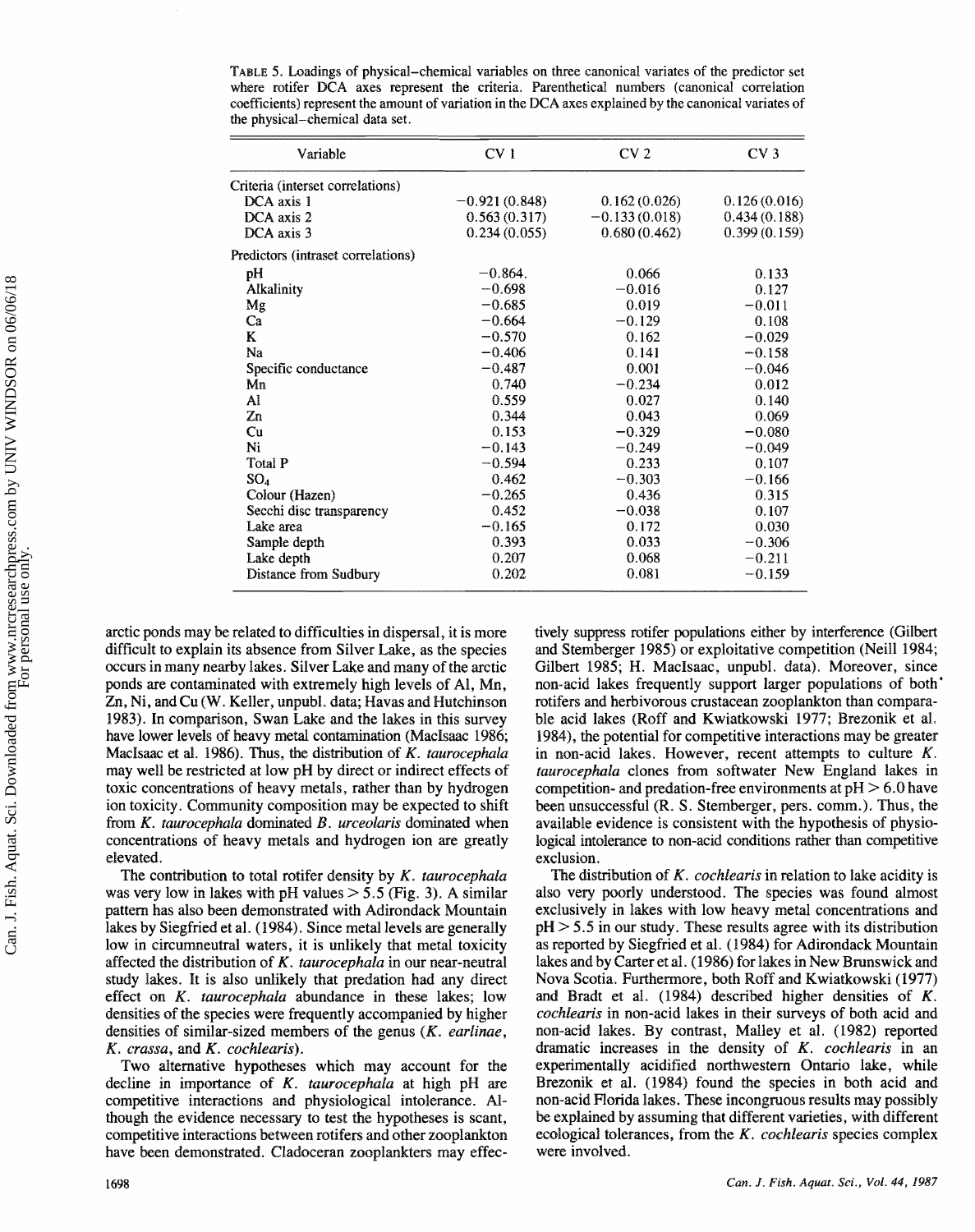| Variable                           | CV <sub>1</sub> | CV <sub>2</sub> | CV <sub>3</sub> |  |
|------------------------------------|-----------------|-----------------|-----------------|--|
| Criteria (interset correlations)   |                 |                 |                 |  |
| DCA axis 1                         | 0.587(0.345)    | $-0.489(0.239)$ | $-0.481(0.231)$ |  |
| DCA axis 2                         | $-0.891(0.793)$ | $-0.230(0.053)$ | $-0.070(0.005)$ |  |
| DCA axis 3                         | $-0.027(0.001)$ | $-0.466(0.217)$ | 0.345(0.119)    |  |
| Predictors (intraset correlations) |                 |                 |                 |  |
| Chydorus sphaericus                | 0.419           | 0.064           | 0.033           |  |
| Daphnia galeata mendotae           | 0.495           | $-0.192$        | 0.029           |  |
| D. retrocurva                      | 0.499           | 0.000           | 0.020           |  |
| Diaphanosoma brachyurum            | 0.314           | $-0.032$        | 0.054           |  |
| <b>Bosmina longirostris</b>        | $-0.034$        | 0.147           | $-0.163$        |  |
| Eubosmina spp.                     | $-0.103$        | $-0.536$        | 0.032           |  |
| Holopedium gibberum                | $-0.131$        | 0.129           | 0.175           |  |
| Polyphemus pediculus               | $-0.232$        | 0.180           | 0.047           |  |
| Leptodora kindtii                  | 0.389           | $-0.322$        | $-0.085$        |  |
| Diaptomus minutus                  | $-0.103$        | 0.253           | $-0.018$        |  |
| D. oregonensis                     | 0.572           | $-0.023$        | 0.091           |  |
| D. sicilis                         | 0.120           | 0.022           | $-0.563$        |  |
| Epischura lacustris                | 0.433           | $-0.163$        | $-0.204$        |  |
| Senecella calanoides               | 0.348           | $-0.165$        | 0.085           |  |
| Calanoid copepodids                | $-0.292$        | 0.286           | 0.270           |  |
| Cyclops scutifer                   | 0.139           | $-0.329$        | 0.099           |  |
| C. bicuspidatus thomasi            | 0.318           | $-0.438$        | 0.050           |  |
| C. vernalis                        | 0.125           | $-0.568$        | 0.255           |  |
| Tropocyclops prasinus              |                 |                 |                 |  |
| mexicanus                          | $-0.208$        | $-0.481$        | $-0.318$        |  |
| Cyclopoid copepodids               | 0.171           | $-0.435$        | $-0.273$        |  |
| Total nauplii                      | 0.077           | $-0.591$        | $-0.267$        |  |
| Chaoborus spp.                     | $-0.030$        | 0.033           | 0.255           |  |

TABLE 6. Loadings of crustacean and insect variables on three canonical variates of the predictor set where rotifer DCA axes represent the criteria. Parenthetical numbers (canonical correlation coefficients) represent the amount of variation in the DCA axes explained by the canonical variates of the crustacean and Chaoborus data set.

Alternatively, the results of Malley et al. (1982) and Brezonik et al. (1984) indicate that heavy metals may also influence  $K$ . *cochlearis* distributions. Acidic lakes in both studies were low in metal contamination, yet they contained sizeable populations of K. cochlearis. Thus, it is conceivable that the distribution of K. cochlearis, as well as that of other species such as members of the genus *Polyarthra*, may well have been determined more by elevated levels of metals than by hydrogen ion toxicity.

Using multivariate statistical procedures, Carter et al. (1986) found that while Labrador and Newfoundland lakes lacked any distinct zooplankton community structure associated with acidification, structure in lakes in Nova Scotia and New Brunswick was significantly related to acidification-related factors. In Labrador, where acidification is negligible, zooplankton species were almost independently distributed. In contrast, lakes in Nova Scotia and New Brunswick which were located on granitic and dioritic rock formations around the Bay of Fundy displayed distinct community types. Rotifers associated with non-acid waters included K. crassa, K. cochlearis, T. cylindrica and A. priodonta, while K. taurocephala was the predominant species in acid lakes. These findings bear very close resemblance to our results for northeastern Ontario lakes. In both models the primary factor (axis) associated with community composition correlated best with pH, alkalinity, Ca, Mg, and Al. Our model also designated Mn as a strong correlate of DCA axis 1 and hence of rotifer community composition. Mn has also been identified as a potentially important determinant of other small-bodied zooplankton assemblages in Ontario lakes (Sprules and Knoechel 1984), although unfortunately, very little work has been done to date to determine Mn toxicity thresholds for zooplankton species. It is possible, however, that Mn may appear to exert greater influence on plankton communities than it actually does, since its concentration is very closely related to lake acidity.

While biological indicators correspond poorly with the observed patterns in rotifer community composition in this study, they should not be discounted. Recent studies have demonstrated the potential for rotifer-crustacean (Gilbert 1985; Gilbert and Stemberger 1985) and rotifer-insect (Moore and Gilbert 1987) interactions. However, additional non-acid lakes need to be analyzed to determine the extent of these interactions.

We conclude that our results, when combined with those of Carter et al. (1986), indicate that rotifer community structure in eastern Canadian lakes subject to acidification becomes increasingly predictable as their assemblages become simpler. These patterns complement those previously established for crustacean zooplankton assemblages in acidic metal-contaminated Ontario lakes (Carter 1971; Sprules 1975). Thus, the response of rotifer communities does not appear to be unique. Circumneutral lakes in our study typically demonstrated greater diversity and heterogeneity than their acidic counterparts and as a result, recurrent patterns in species distributions in non-acid lakes were more difficult to discern and community structure was less clearly defined than in acid lakes.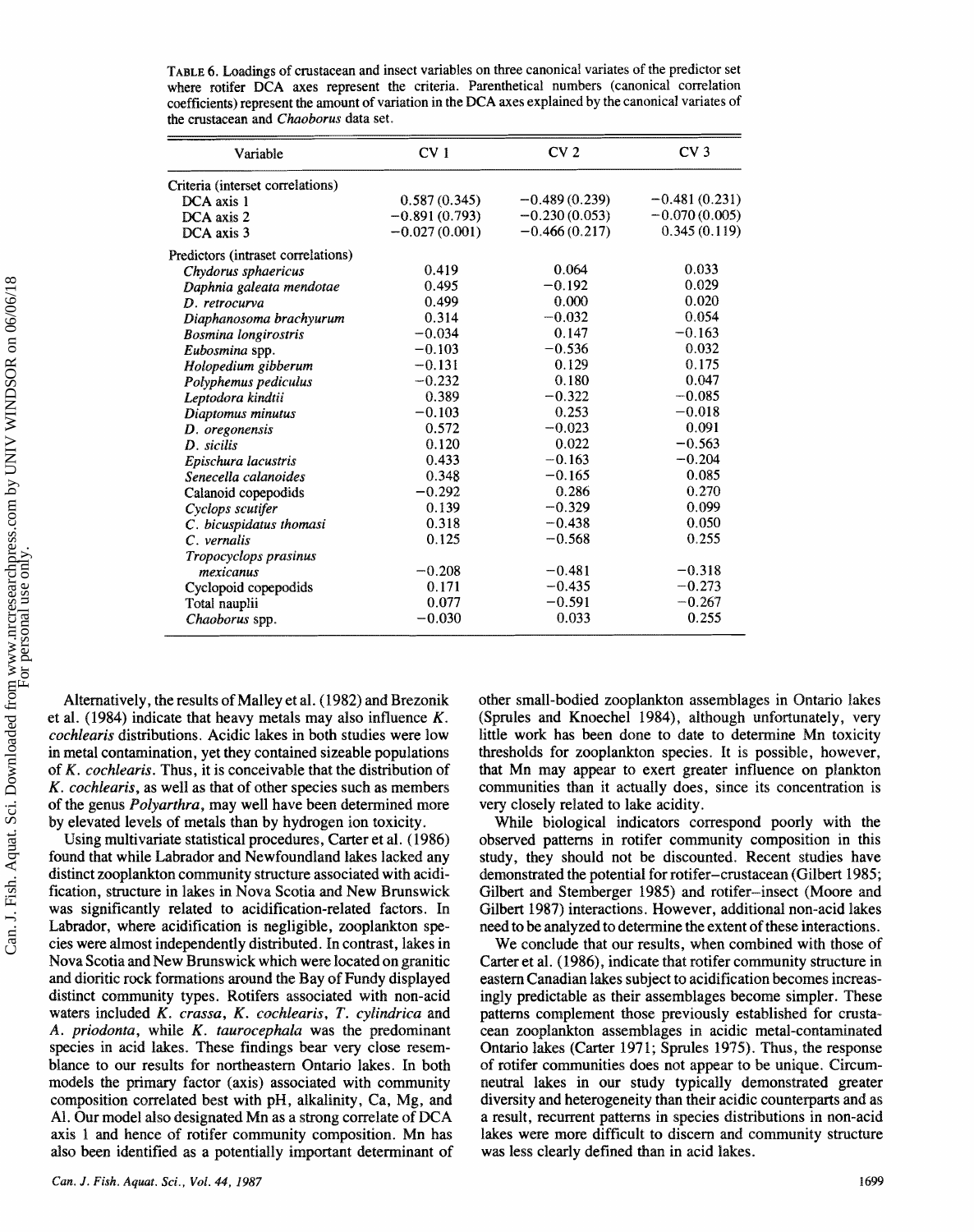### **Acknowledgements**

We would like to thank Dr. T. Carleton, Department of Botany, University of Toronto, for providing microcomputer programs for BCA and canonical correlation analysis. We are grateful to B. Barker and P. Gale for field and laboratory assistance and R. Stemberger for identifying *Gastropus.* W. D. Taylor, **K.** Nicholls, N. **Ym, C.** Siegfried, **B.** C. Schulze, and an anonymous reviewer provided valuable comments on an earlier version of the manuscript. This study was funded by a postgraduate scholarship (to H.J.M.) and a grant (to T.C.M.) from the Natural Sciences and Engineering Research Council of Canada, **an** Orville Erickson Memorial Scholarship (to **H.J.M.)**  and under the Acid Precipitation in Ontario Study (APIOS) of the Ontario Ministry of the Environment.

## **References**

- ALLEN, J. D. 1976. Life history patterns in zooplankton. Am. Nat. 110: 165-188.
- ALMER, B., W. DICKSON, C.EKSTROM, AND E. HORNSTROM. 1974. Effects of acidification on Swedish I&es. Ambio 3: 30-36.
- BRADT, P. T., M. B. BERG, D. S. BARRSASSO, AND J. L. DUDLEY. 1984. The biological and chemical impact of acid precipitation on Pocono Mountain lakes. Lehigh University, Bethlehem, PA. 215 p.
- BREZONIK, P. L., T. L. CRISMAN, AND R. L. SCHULTZ. 1984. Planktonic communities in Florida softwater lakes of varying pH. Can. J. Fish. Aquat. Sci. 41: 46-56.
- CAMPBELL, **R.** S., 0. T. LIND, **W,** T. GEHLING, AND *G.* L. HARP. 1964. Recovery from acid pollution in shallow strip-mine lakes in Missouri, p. 17-26. Proc. 19th Industrial Waste Conference. Engineering Extension Series No. 117. Purdue University, Lafayette, IN.
- CARTER, J.H. 1971. Distribution and abundance of planktonic Cmstacea in ponds near Georgian Bay (Ontario, Canada) in relation to hydrography and
- water chemistry. Arch. Hydrobiol. 68: 204-231. CARTER, J.C. **H.,** W. D. TAYLOR, **R.** CHENGALATN, AND D. A. SCRUTON. 1986. Limetic zooplankton assemblages in Atlantic Canada with special reference to acidification. Can. **5.** Fish. Aquat. Sci. 43: 444-456.
- CHENGALATH, R., W. J. BRUCE, AND D. A. SCRUTON. 1984. Rotifer and crustacean plankton communities of lakes in insular Newfoundland. Verb. Int. Ver. Limol. 22: 419-430.
- EDMONDSON, W. T. 1944. Ecological studies of sessile Rotatoria. Ecol. Monogr. 14: 32-66.
- GAUCH, H. G. JR. 1982. Multivariate analysis in community ecology. Cambridge University Press, Cambridge, MA. 298 p.
- GILBERT, J.J. 1985. Competition between rotifas and *Daphnia.* Ecology 66: 1943-1950.
- GILBERT, J.J., AND **R.** S. STEMBERGER. 1985. Control of *Keratella* populations by interference competition from *Daphnia*. Limnol. Oceanogr. 30: 180-185.
- GORHAM, E., AND A. G. GORDON. 1960. The influence of smelter fumes upon the chemical composition of lake waters near Sudbury, Ontario, md upon the surrounding vegetation. Can. J. Bot. 38: 477-487.
- HAVAS, M., AND T. C. HUTCHINSON. 1983. The Smoking Hills: natural acidification of an aquatic ecosystem. Nature (Lond.) 301: 23-27.
- HAVENS, K., AND J. DECOSTA. 1985. An analysis of selective herbivory in an acid lake and its importance in controlling phytoplankton community structure. **d.** Plankton Res. 7(2): 207-222.
- HUTCHINSON, G. E. 1967. A treatise on limnology. Introduction to lake biology and the limnoplankton. Vol. 2. John Wiley & Sons, New York, NY. 1015 p.
- KELLER, W., AND J. R. PITBLADO. 1984. Crustacean plankton in northeastern Ontario lakes subjected to acidic deposition. Water Air Soil Pollut. 23: 271-291.
- MACISAAC, H. J. 1986. An analysis of zooplankton communities from northern Ontario lakes of varying acidity, with emphasis on planktonic Rotifera. M.Sc. thesis, University of Toronto, Toronto, Ont. 210 p.
- MACISAAC, H.J., **W.** KELLER, T. C. HUTCHINSON, AND N. D. YAN. 1986. Natural changes in the plamktonic Rotifera of a small acid lake near Sudbury, Ontario following water quality improvements. Water Air Soil Pollut. 31: 791-797.
- MALLEY, D. F., D. L. FINDLAY, ANDP. S, S. CHANG. 1982. Ecological effects of acid precipitation on zooplankton, p. 297-327. *In* F. M. D'itri [ed.] Acid precipitation: effects on ecological systems. Ann Arbor Publishers, Ann Arbor, MI,
- MASIKO, K. 1938. Plankton studies on Lake Osoresan. Jpn. J. Limnol. 8: 45-52.
- MILLER, **B.** K. 1975. The sampling distribution and a test for the significance of the himultivariate redundancy statistic: a Monte Carlo study. Multivar. Behav. Res. 10: 233-244.
- MOE (ONTARIO MINISTRY OF THE ENVIRONMENT). 1979. Determination of the susceptibility to acidification of poorly buffered surface waters. Tech. Rep., Rexdale, Ont. 21 p.
- 1981. Outlines of analytical methods. Tech. Rep., Rexdale, Ont. 246 p. MOORE, M. V., AND J. J. GILBERT. 1987. Age-specific *Chasborus* predation on rotifer prey. Freshwater Bid, 17: 223-236.
- NEILL, W. E. 1984. Regulation of rotifer densities by crustacean zooplankton in **m** oligotrophic montane lake in British Columbia. Oecologia 61: 175- 181.
- PENNAK, R. W. 1978. Fresh-water invertebrates of the United States. 2nd ed. Wiley, Toronto, Ont. 803 p.
- ROFF, J. C., AND R. E. KWIATKOWSKI. 1977. Zooplankton and zoobenthos communities of selected northern Ontario lakes of different acidities. Can. J. Zool. 55: 899-911.
- SCHHNDLER, **D.** W., **K.** H. MILLS, **5,** F. MALLEY, D. **L.** FINDLAY, J.A. SHEARER, **1,** J. DAVIES, M. A. TURNER, G. A. LINSEY, AND D. **R.**  CRUIKSHANK. 19\$5. Long-term ecosystem stress: the effects of years of experimental acidification on a small lake. Science (Wash., DC) 228: 1395-1401.
- SIEGFRIED, C. A., J. A. SUTHERLAND, S. O. QUINN, AND J. A. BLOOMFIELD. 1984. Lake acidification and the biology of Adirondack lakes: 1. Rotifer communities. Verh. Int, Ver. Limol. 22: 549-558.
- **SMITH,** R. W., AND D. 6. FREY. 1971. Acid mine pollution effects on lake biology. U.S. E.P.A., Water Pollution Control Research Series 18050 EEC 12/71: 129 p.
- SPRULES, W. G. 1975. Midsummer crustacean zooplankton communities in acid-stressed lakes. J. Fish. Res. Board Can. 32: 389-395.
- SPRULES, W. G., AND R. KNOECHEL. 1984. Lake ecosystem dynamics based on functional representations of trophic compnents, p. 383-403. *In*  D. *G.* Meyers and J. A. Strickler [ed.] Trophic interactions within aquatic ecosystems, Am. Assoc. Adv. Sci. (AAAS) 85.
- STOKES, P. M., AND K. YUNG. 1986. PhytopIankton in selected La Cloche (Ontario) lakes, pH 4.2-7.0, with special reference to algae as indicators of chemical characteristics, p. 57-72. *In* J. P. Smol, R. W. Battarbee, W. B. Davis, **md L.** Merilainen [ed.] Diatoms and lake acidity. W. Junk Publishers, Dordrecht.
- YAN, N. D., AND W. GEILING. 1985. Elevated planktonic rotifer biomass in acidified metal-contaminated lakes near Sudbury , Ontario. Mydrobiologia 120: 199-205.
- YAN, N. D., AND G. E. MILLER. 1984. Effects of deposition of acids and metals on chemistry and biology of lakes near Sudbury, Ontario, p. 243-282. *In*  **J.** Nriagu [ed.] Environmental impact of smelters. John Wiley & Sons, Toronto, Ont.
- YAN, N. D., AND R. STRUS. 1980. Crustacean zooplankton communities of acidic, metal-contaminated lakes near Suddury, Ontario. Can. **J.** Fish. Aquat. Sci. 37: 2282-2293.